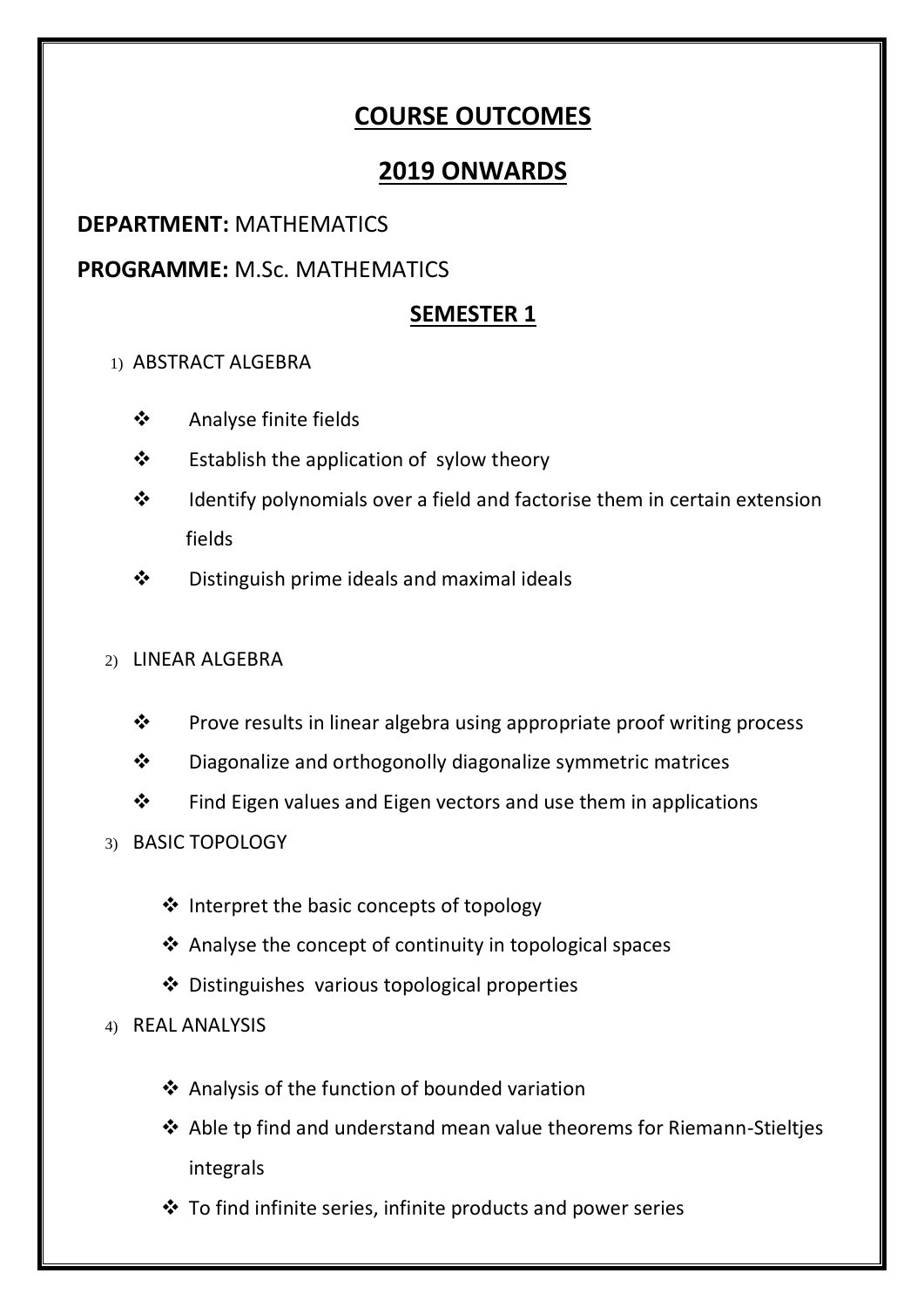### 5) GRAPH THEORY

- State the technical definitions of all terms related to graph
- Formulate graph theoretic models to solve real world problems
- Apply theorems and result to construct solutions to problems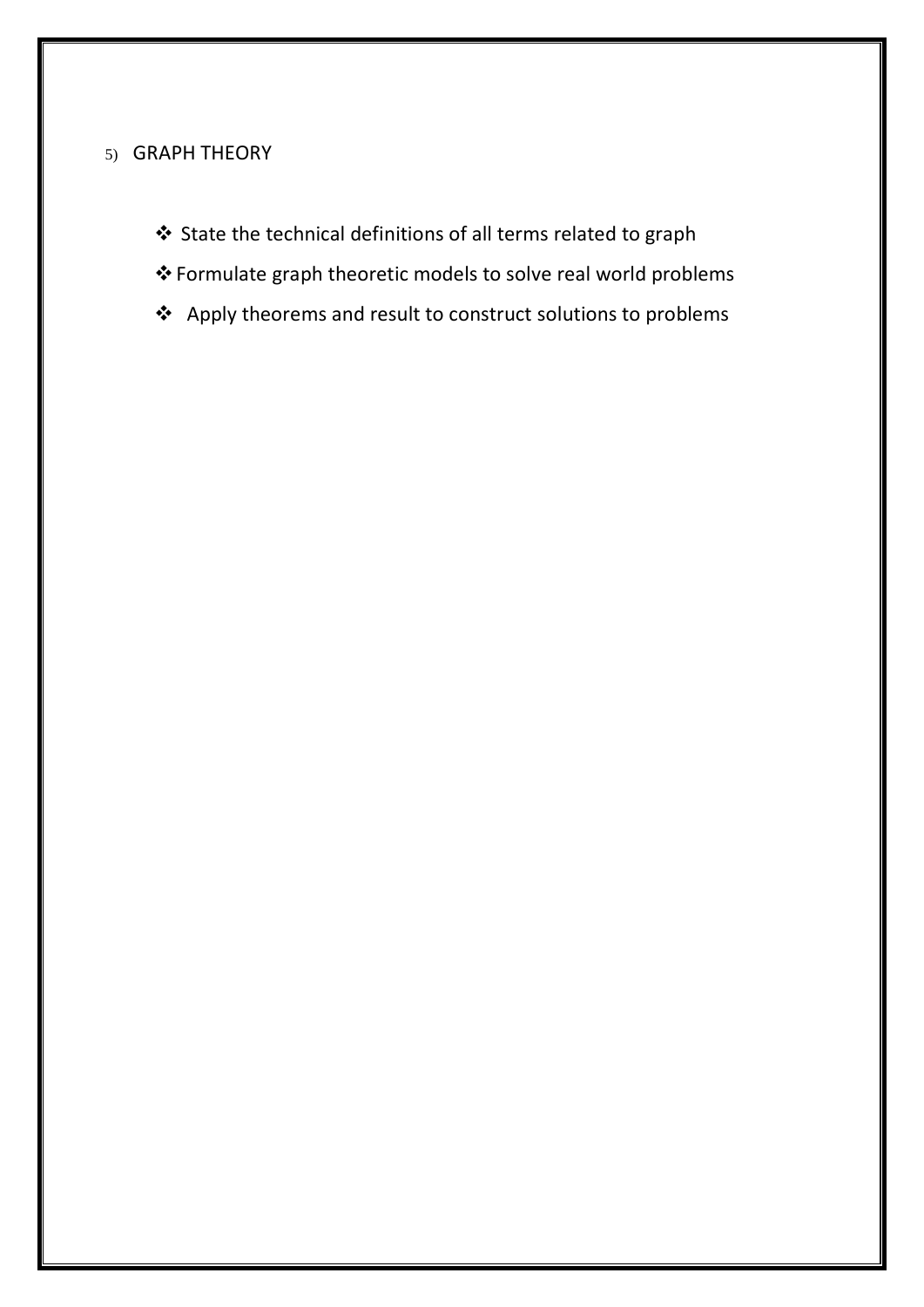# **SEMESTER 2**

#### 1) ADAVNCED ABSTRACT ALGEBRA

- $\triangle$  Exhibit in depth the analysis and critical thinking to identify, formulate and solve problems related to extension fields
- $\cdot$  Demonstrate understanding of the idea of automorphism of fields
- ❖ Illustrate the theory of Galois and Demonstrate the relationship between roots of Galois group

## 2) NUMERICAL ANALYSIS WITH PYTHON3

- $\triangle$  Develop conditional and iterative statements to write Python programs
- $\cdot \cdot$  Program the numerical methods to create simple and efficient python codes that output the numerical solutions at the required degree of accuracy
- Use the plotting functions of Matplotlib to present the result graphically

#### 3) COMPLEX ANALYSIS

- $\cdot$  Demonstrate understanding of the basic concepts underlying complex analysis
- $\triangle$  Apply methods of complex analysis to evaluate definite integrals and infinite series
- $\cdot$  Prove basic results in complex analysis & applying the results

#### 4) ADVANCED TOPOLOGY

- $\cdot$  Interpret various characterization of normality
- Analyse the concept of convergence in topology
- Understand equivalence of paths using homotopy concept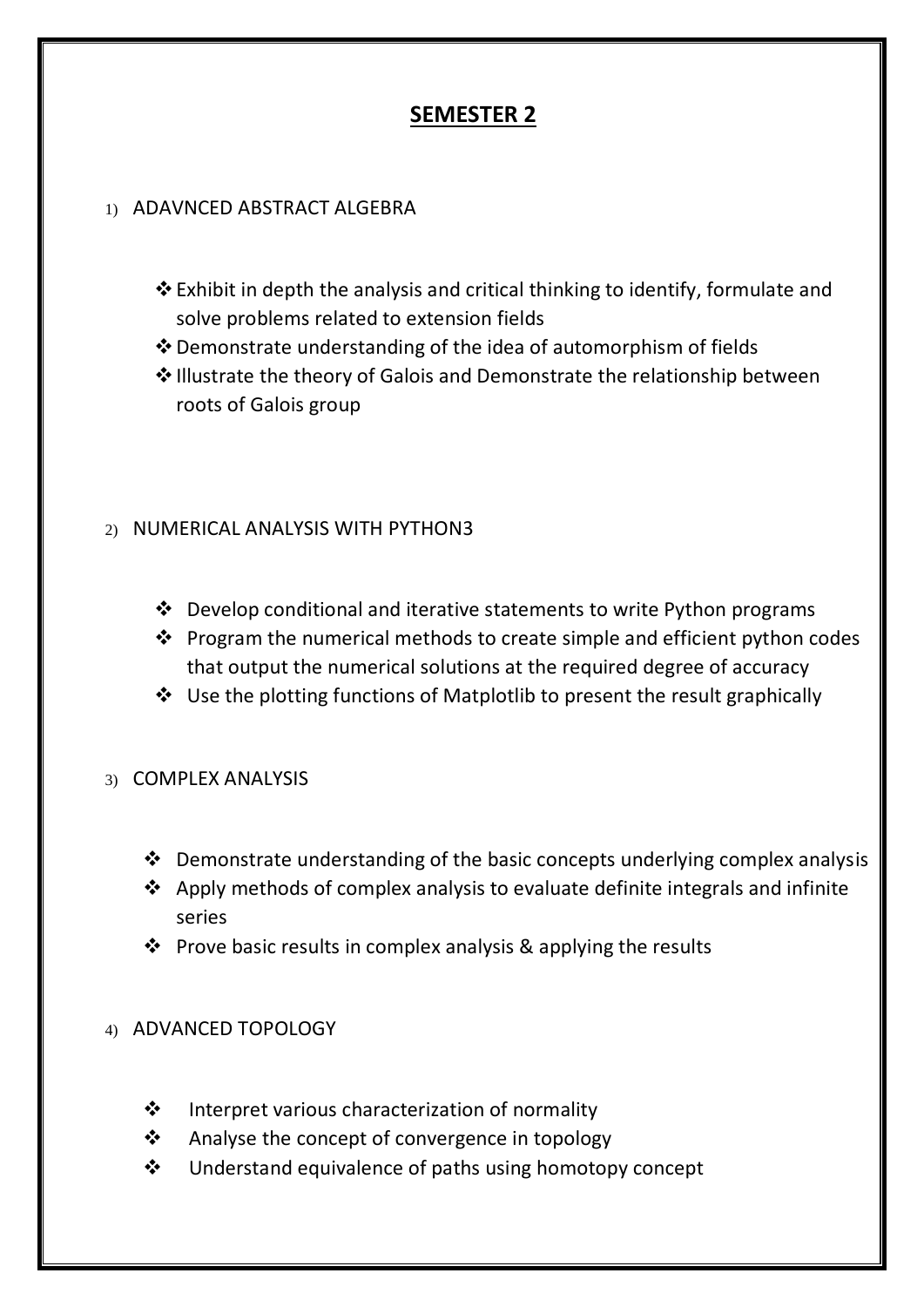#### 5) MEASURE THEORY AND INTEGRATION

- Able to analyse the fundamentals of measure theory especially Lebesgue outer measure, measurable functions, outer and inner measures etc.
- Aply the general principles of measure theory for decomposition of a measurable set using Hahns and Jordans theorems of Decomposition
- Introduce integration of non-negative measurable functions and general measurable functions.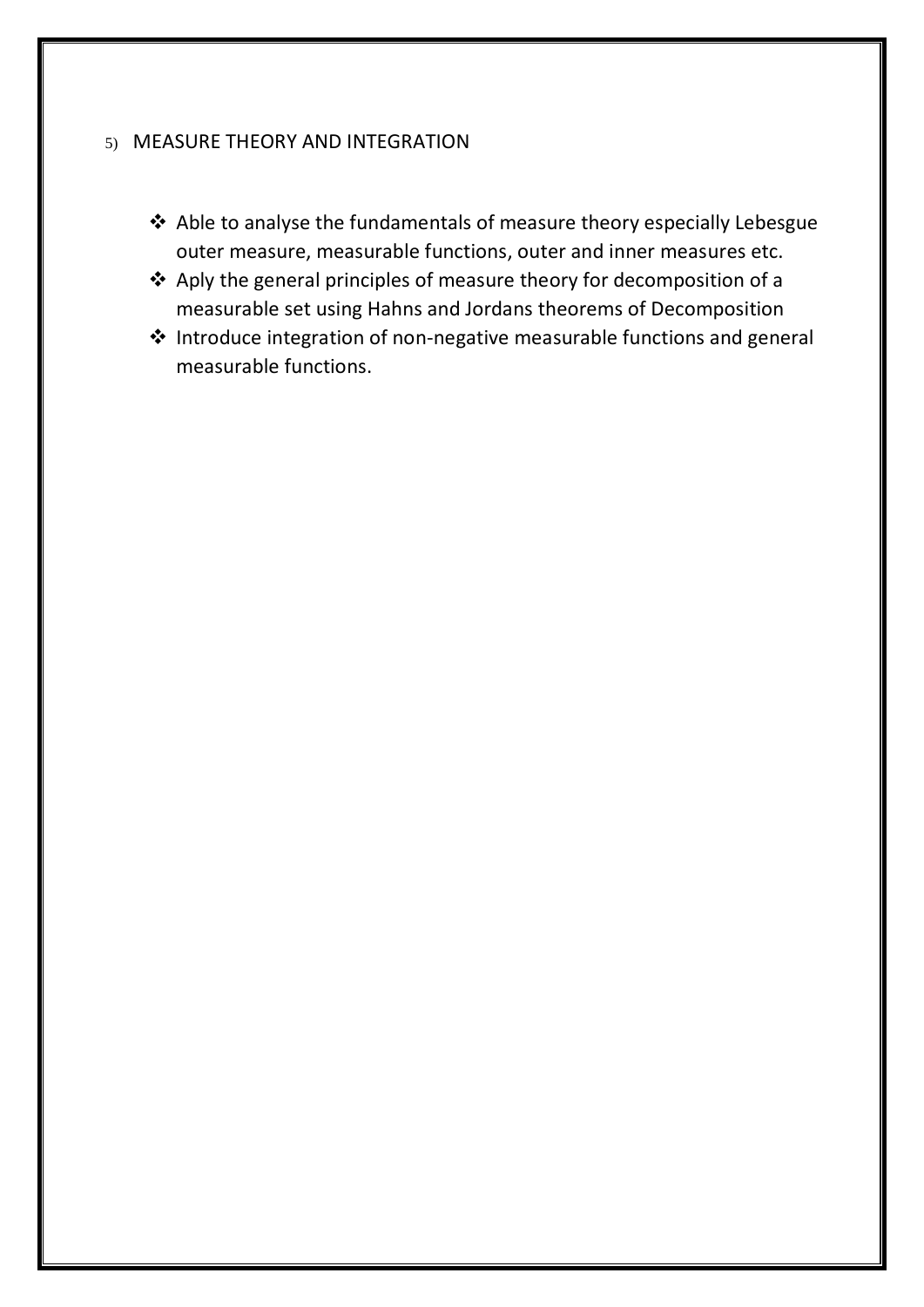# **SEMESTER 3**

#### 1) ADVANCED COMPLEX ANALYSIS

- $\triangle$  Exhibit in depth the analytical and critical thinking to identify, formulate and solve problems related to harmonic functions
- $\triangle$  Compute and solve power series related problems and demonstrate understanding of the idea of canonical product
- $\cdot$  Internet Riemann zeta function and illustrate its applications

## 2) PARTIAL DIFFERENTIAL EQUATIONS

- Methods to solve linear and nonlinear partial differential equations of first and second order
- Classify partial differential equations and transform it into canonical form
- $\triangle$  Apply partial differential equations to predict the behavior of certain phenomena
- 3) MULTIVARIATE CALCULUS AND INTEGRAL TRANSFORMS
	- To understand Weirstrass theorem and several forms of Fourier transforms
	- $\triangle$  Describe derivative concept for a general infinite dimensional space
	- $\triangle$  Applying inverse function theorems and implicit function theorem for finding the extremes of functions

## 4) FUNCTIONAL ANALYSIS

- \* To understand the basic concepts of normed spaces, banach spaces.
- $\cdot$  To get introduced to the theory of linear operators and linear functional bounded and unbounded
- To get familiarized with orthogonal complements, orthonormal sets, projection mappings and applying the concepts to represent functional in terms of inner products

## 5) OPTIMIZATION TECHNIQUES

- ❖ To understand the basic concepts of linear programming
- Describe the basics of different evolutionary algorithms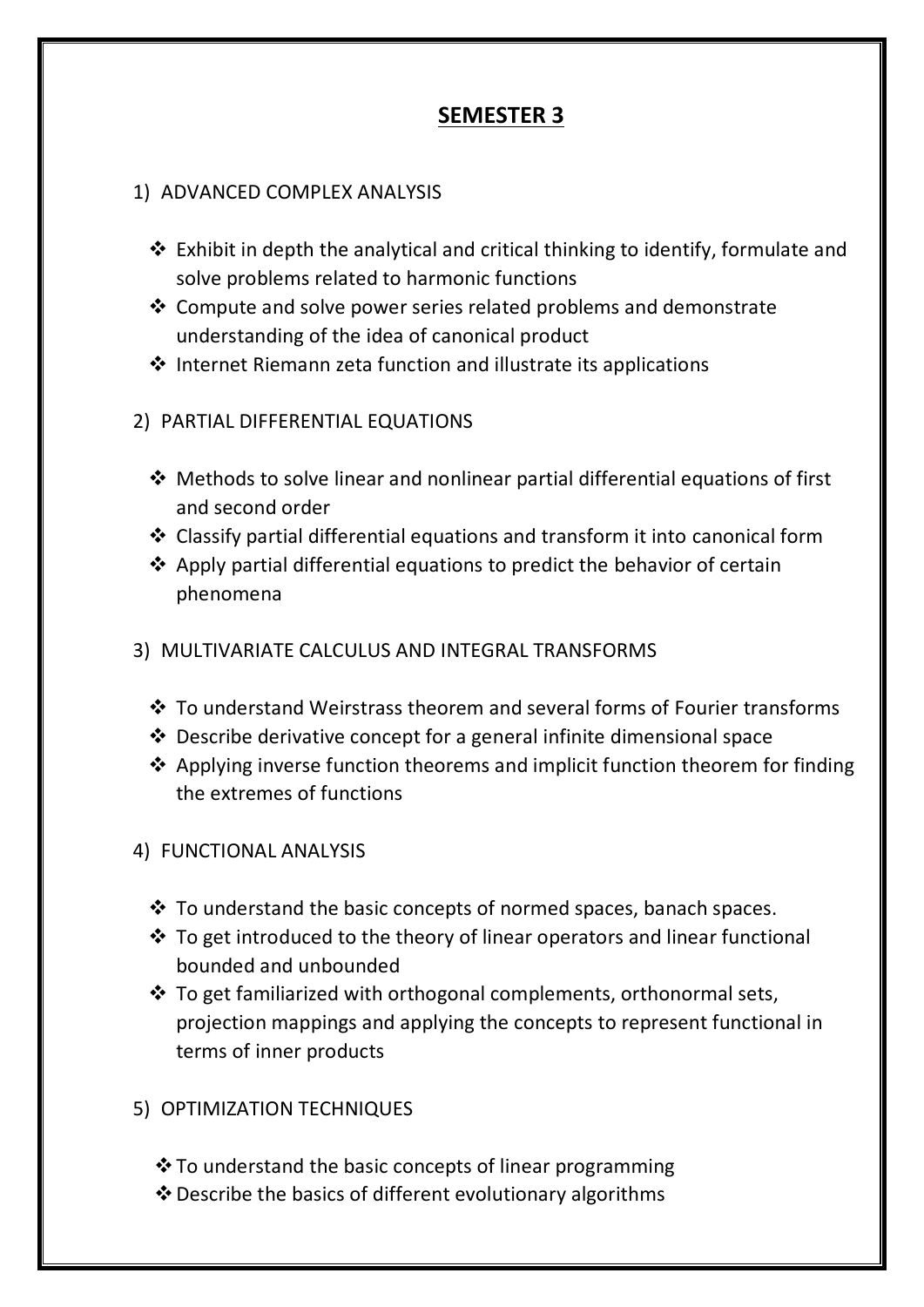Enumerate fundamentals of linear programming techniques and apply different techniques to solve various optimization problems.